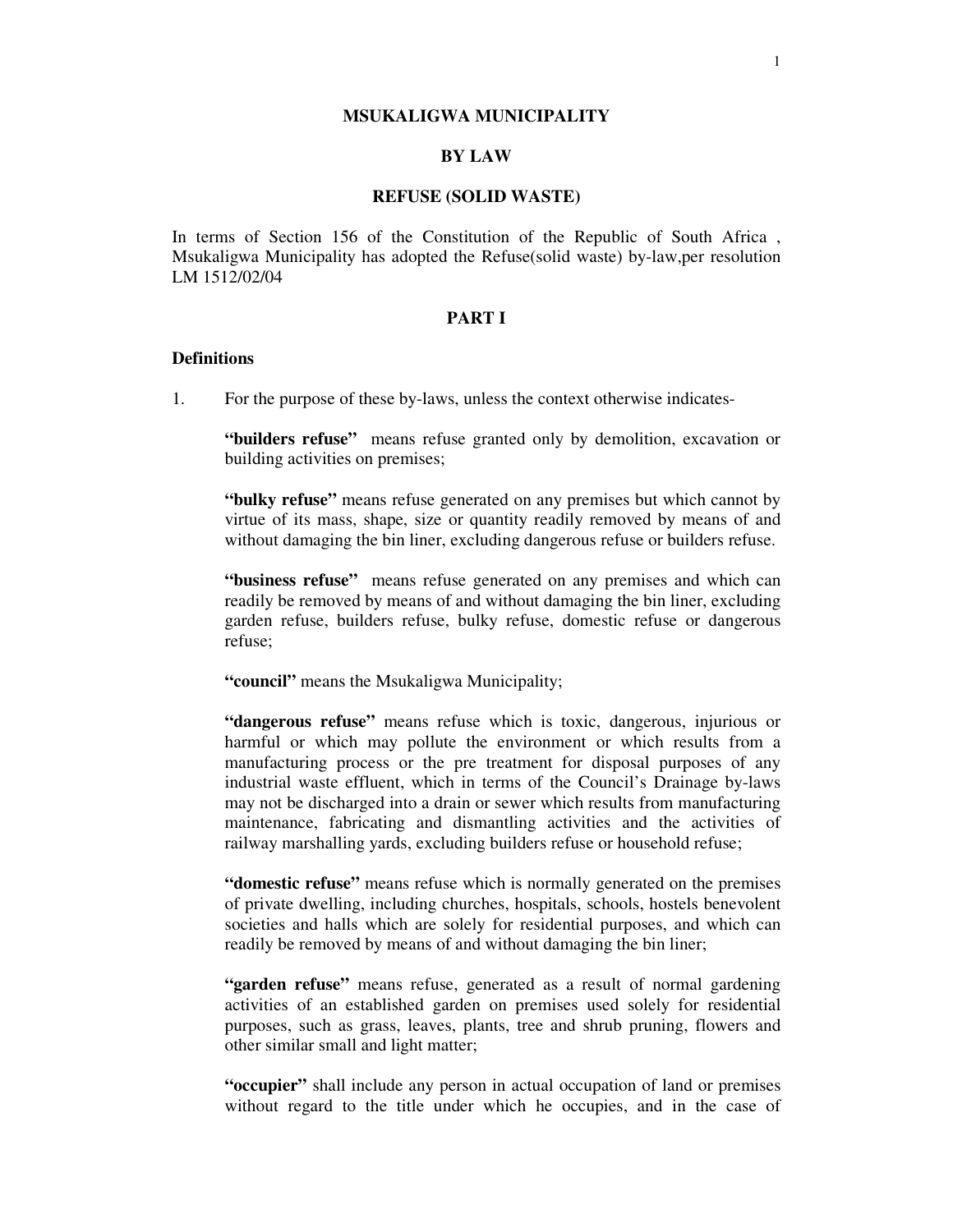premises sub-divide and let to lodgers or various tenants, shall include the person receiving the rent payable by the lodgers or tenants whether on his own account or as agent for any person entitled thereto or interested therein;

**"owner"** shall include any person receiving the rent or profits of any land or premises from any tenant or occupier thereof, or who would receive such rents or profits if such land or premises were let, whether on his own account or as agent for any person entitled thereto or interested therein;

**"premises"** shall include any land, building, room, structure, tent, van, vehicle, stream, lake, dam, pool, lagoon, drain, ditch (open, covered or enclosed) whether built on or not and whether public or private;

**"public place"** shall include any road, street, thoroughfare, bridge, overhead bridge, subway, foot pavement, foot-path sidewalk, lane, square, open space, garden, park, enclosed space vested in a town or village council under section sixty-three of the Local Government Ordinance 1939, provided that for the purposes of by-laws regulating traffic under the Local Government Ordinance 1939, the expression "public place" includes any road, place or thoroughfare however created which is in the undisturbed use of the public or which the public have the right to use;

**"refuse bin liner"** means a plastic bag prescribed by the council with a storage capacity of maximum  $0.1m<sup>3</sup>$  which can be placed inside a refuse container;

**"refuse container"** means a standard container with a maximum storage ability of 80 litres with a lid, otherwise a container as prescribed and approved by the council;

**"tariff"** means the charges prescribed in the schedule.

# **PART II**

### **REMOVAL OF REFUSE**

## **Council Service**

2. (1) The council renders a service for collection and removal of refuse at the tariff prescribed in the schedule; Provided that the rendering of a service is subject to the approval of the council.

(2) The owner or occupier of premises on which refuse is generated, shall avail himself of the council's service or the contractor appointed by the council to deliver a service for the collection and removal of such refuse.

(3) The owner or occupier of the premises on which the refuse is generated, shall be liable for the payment of the tariff in respect of any service rendered by the council for the collection and removal of such refuse.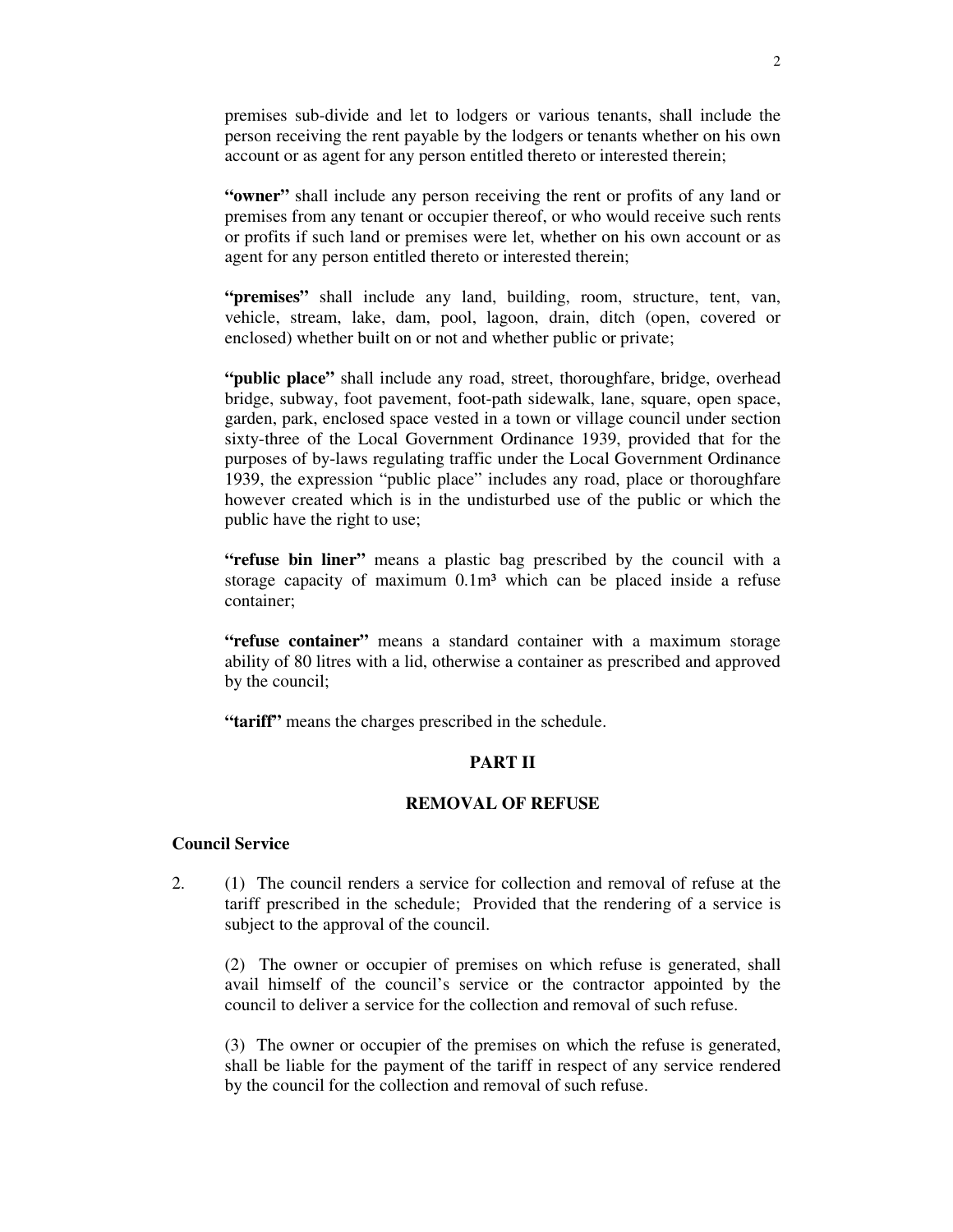(4) The owner or occupier of a dwelling or business premise is liable for the tariff of at least one refuse bin per premise or as the council determine.

(5) If a removal day is a public holiday the owner or occupier of a premise must keep his refuse back until the next removal day in his area, or as it has been published in the local press.

(6) In any area where a service is rendered once a week, a 5 day working week will apply, where as in the areas where a daily service is rendered, a 6 day working week will apply, holidays excluded.

(7) All owners or occupiers of any premises or property must comply with the National and Provincial Legislation.

#### **Notice to Council**

- 3. (1) The occupier of the premises, or if there is more than one occupant, the owner of such premises, shall within seven days after the commencement of the generation of refuse on such premises, notify the Council-
	- (a) that the premises are being occupied;
	- (b) whether builders refuse, bulky refuse, business refuse, domestic refuse or dangerous refuse is being generated on the premises;
	- (c) regarding the estimated volume of such refuse being generated;
	- (d) regarding the proposed method and frequency of removal; and
	- (e) where refuse is dumped.

(2) The owner or occupier of the premises on which refuse is generated, shall in a manner prescribed by the council, furnish the council with all the particulars required by the council in regard to the composition of the refuse.

## **Provision of Containers**

4. (1) The owner of premises shall be responsible for the supply of the predetermined number and type of containers, required by the council.

(2) The owner of premises shall be responsible for the supply of the predetermined number and type of containers, required by the council.

(3) The owner or occupier of a premise must provide a refuse bin exclusively for the purpose of refuse removal, where refuse which by reason of its mass or other characteristics is likely to render such refuse bin liners too difficult for the council's employees to handle or carry.

(4) The council retain the right, if the owner or occupier neglects to keep a refuse container on such a premise for the exclusive use of refuse removal, to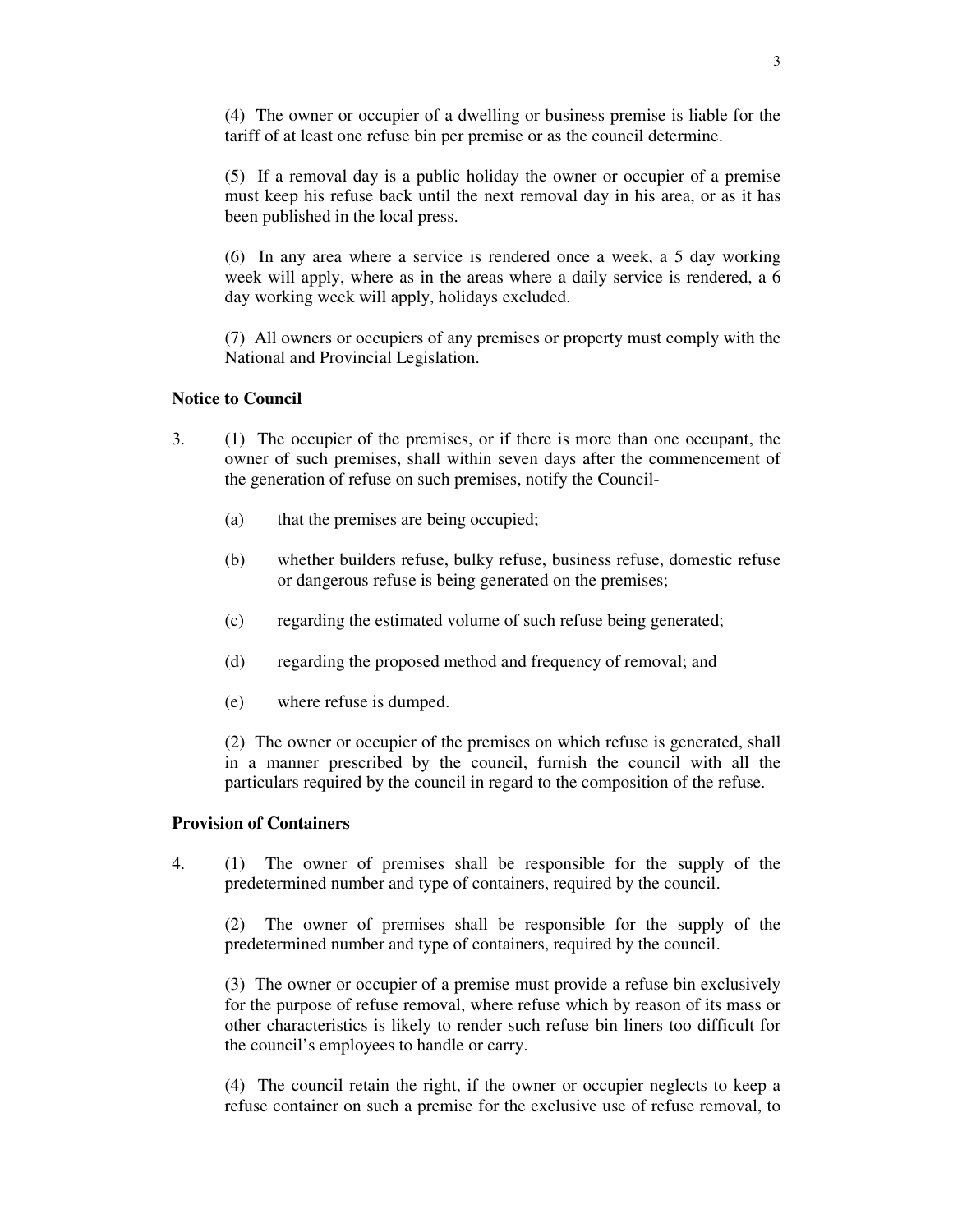supply such a premise with a refuse container and to claim the cost of a refuse container on such conditions as the council determine.

(5) If a container is supplied by council, such container shall be supplied free of charge, at ruling prices or at a hiring tariff, as the council may determine.

(6) Where a container is supplied free of charge or at a hiring tariff by the council, such container shall remain the property of the council and the owner or occupier of the premises shall be liable to the council for the loss of or damage to such container.

(7) Refuse containers provided by the council, is and shall remain the property of the council and no such container shall be removed without the explicit written consent of the council, from the premises to which it has been allocated and no such containers shall be removed to any place outside the municipal boundary for any purpose, or be used for any purpose other than the collecting of refuse on the concerned premises.

# **Placing of Containers**

5. (1) The owner or occupier of premises shall provide sufficient space for the storage of containers on the premises as provided by the council.

(2) The space provided in terms of subsection (1) shall be in such a position as will allow the storage of containers without their being visible from a street or public place, unless otherwise directed by the council.

(3) All containers with a conserving capacity not exceeding  $0.1m<sup>3</sup>$ , in which business or domestic refuse is placed shall be equipped with refuse bin liners of at least 950 mm X 750 mm and 30 micrometer thick and such bin liners shall be supplied by the occupant or owner, unless otherwise determined by the council.

(4) Refuse bin liners containing refuse, properly fastened, and refuse containers shall prior to 7:00 on the day of removal as determined by council from time-to-time, be placed inside the premises boundaries next to the sidewalk; Provided that if an occupier prefers to place out refuse prior to the morning of removal, the said refuse must be placed on a structure inside the premise boundary next to the sidewalk and at least one meter above ground level subject to the approval by council.

(5) If required by council, the place of collection shall be so located as to permit convenient access to and egress for the council's refuse collection vehicles.

(6) A sufficient area shall be provided to keep a special container for the storage of refuse as prescribed in section  $6(1)(a)(i)$ , apart from the necessary for the storage of refuse not kept in a special container.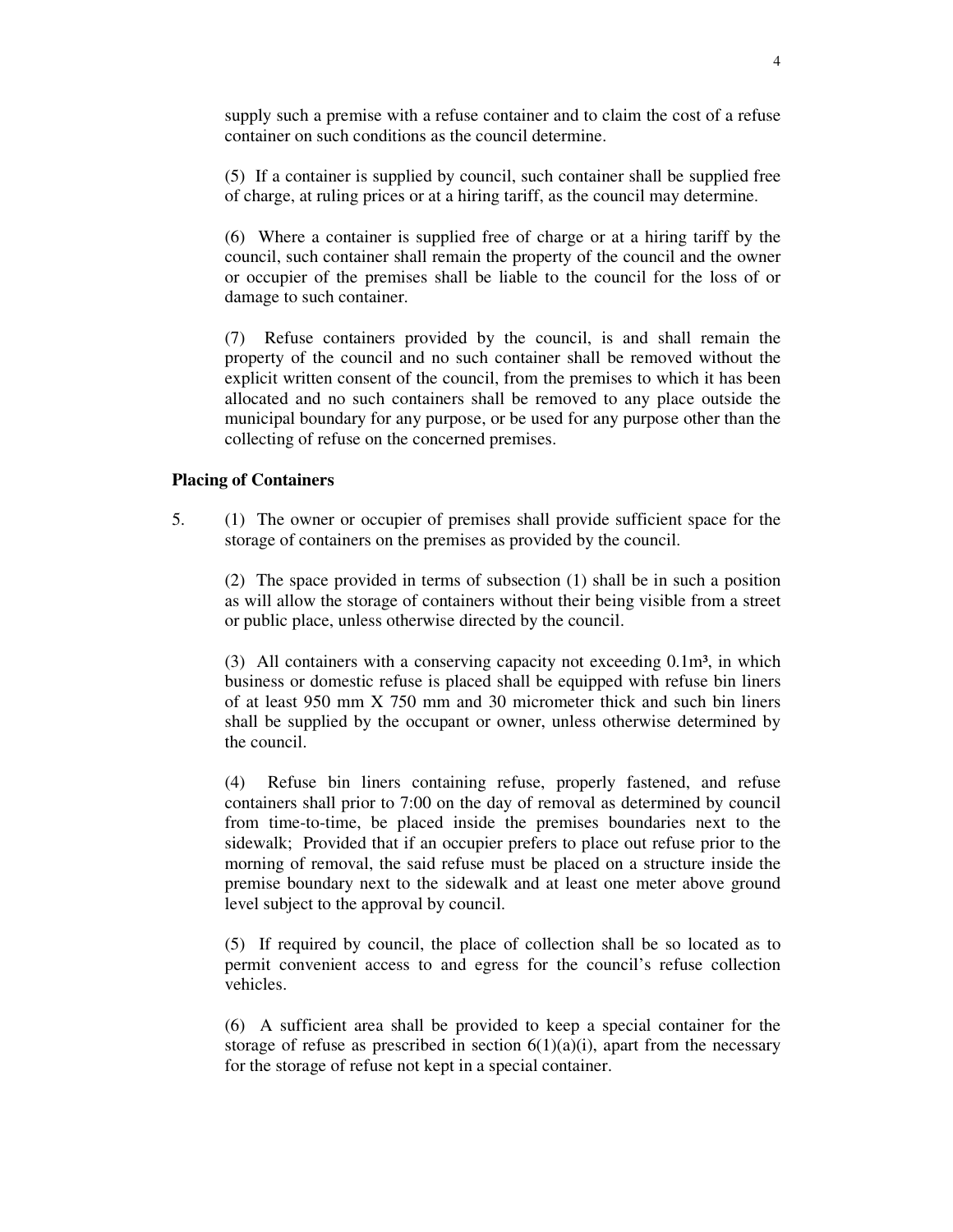- (8) Notwithstanding any provision to the contrary, the council may-
- (a) in the case of buildings erected, or buildings of which the building plans have been approved prior to the coming into operation of these by-laws; and in the event of the council, in its opinion, being unable to collect and remove refuse from the space provided in terms of subsection (1), having regarding to the avoidance of nuisance or the convenience of collection refuse, indicate a position within or outside the premises where the container(s) shall be placed for the collection and removal of such refuse and such container(s) shall then be placed in such position at such times and for such periods as the council may prescribe.

## **Use and care of refuse containers and refuse bin liners**

- 6. (1) The occupier of premises, or in the case of premises being occupied by more than one occupant, the owner of such premises, shall ensure that-
	- (a) all the domestic or business refuse generated on the premises is placed and kept in refuse bin liners or refuse containers for the removal by the council; Provided that the provisions of this subsection shall not prevent any occupier, or owner, as the case may be-
		- (i) who has obtained the council's prior written consent, from selling or otherwise disposing of any swill, corrugated cardboard, paper, glass, or other waste material for recycling in a manufacturing process or, in the case of swill, for consumption;
		- (ii) from utilising such domestic refuse as may be suitable for making compost, provided that the refuse remains on the premises and does not cause a nuisance;
	- (b) no hot ash, glass fragments or other business or domestic refuse which may cause damage to refuse bin liners or damage to refuse containers or injury to the council's employees while carrying out their duties in terms of these by-laws, is placed in refuse bin liners before the occupier or owner has taken the necessary precautions to avoid such damage or injury;
	- (c) no material, including any liquid, which by reason of its mass or other characteristics is likely to render such refuse bin liners or refuse containers too difficult for the council's employees to handle or carry, is placed in such refuse bin liners or refuse containers;
	- (d) every container on the premise shall be provided with a lid, is covered save except when refuse is being deposited therein or discharge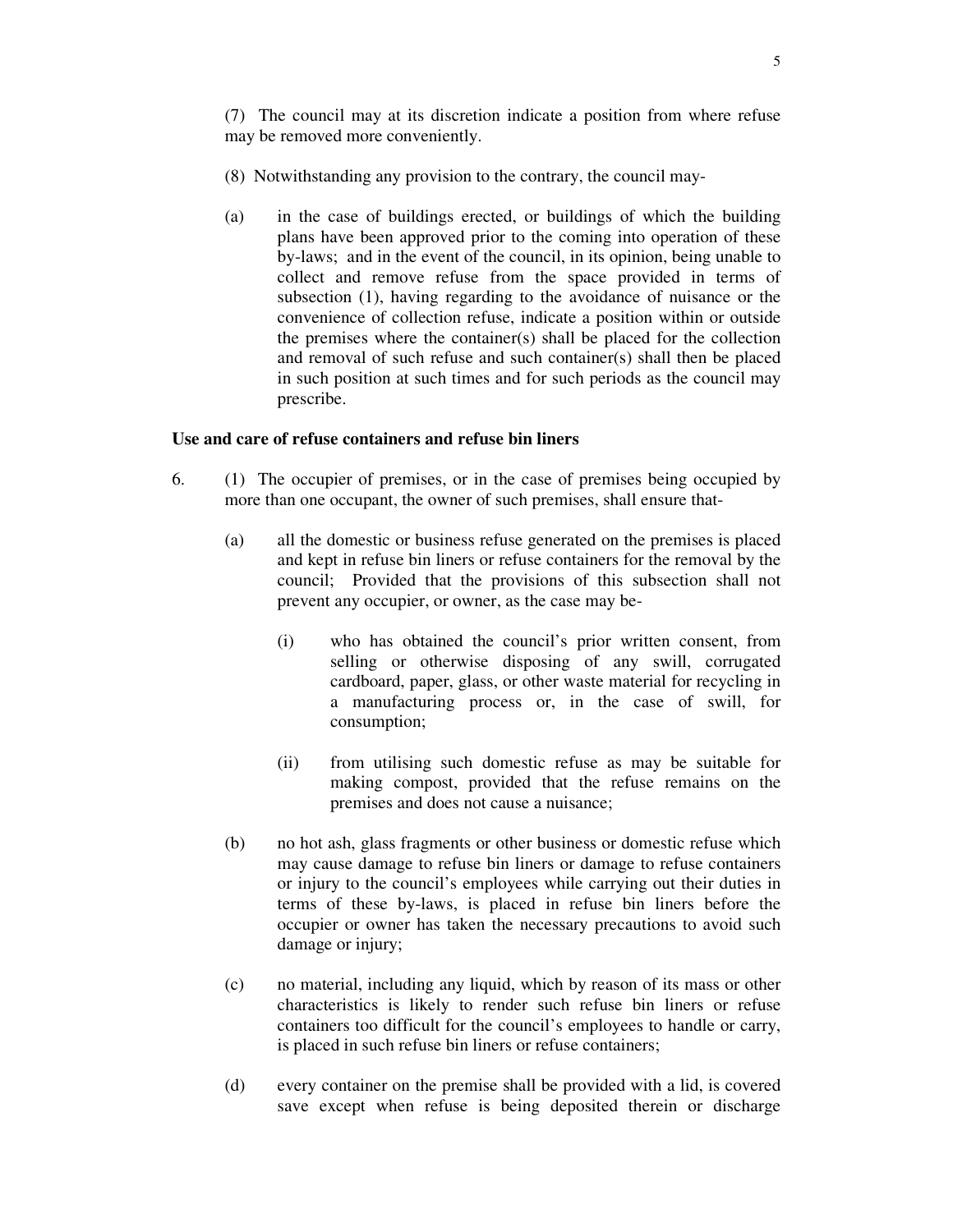therefrom, and that every container is kept in a clean and hygienic condition.

(2) No container may be used for any purpose other than that for which it is supplied and no fire shall be lit in such container.

(3) The refuse bin liners and refuse containers containing refuse shall be removed by the council only if such refuse bin liner or container have been placed at the prescribed places, as provided for in section 5, at such intervals as the council may deem necessary.

(4) The council shall not be liable for the loss of or for damage to a container or refuse bin liner.

#### **Compaction of refuse**

7. (1) Should the quantity of business refuse generated on premises be such as to require the daily removal of more than 20 containers (assuming 80 litre capacity per container), or the number of container units approximately equivalent in storage capacity to 20 containers (assuming 80 litre capacity per container) and should, in the opinion of the council, the major portion of such refuse be compactable, or should the occupier or owner of premises wish to compact such refuse, the occupant, or in the case of premises being occupied by more than one person, the owner of such premises, shall increase the density of that portion of such refuse as is compactable by means of approved equipment designed to shred or compact refuse and shall put the refuse so treated into an approved steel, plastic, paper or other disposable container, and section 4 shall not apply to such compacted refuse, but shall apply to all other refuse. Provided for the purpose of this subsection "approved" shall mean approved by the council, regard to the capability of the equipment or container for its purpose and also to the reasonable requirements of the particular case from the point of view of public health, storage, refuse-removal, or refuse disposal.

(2) The capacity of the plastic, paper or other disposable container mentioned in subsection (1) shall not exceed 80litre.

(3) After the refuse, treated as contemplated in subsection (1), has been put into a plastic, paper or other disposable container, such container shall be placed in a bin or container unit.

(4) Insofar as the provisions of subsection (1) make the compacting of business refuse compulsory, such provisions shall not apply until a period of one year has lapsed from the date upon which these by-laws are published.

(5) The containers mentioned in subsection (1) shall be supplied by the occupier, or the owner, as the case may be.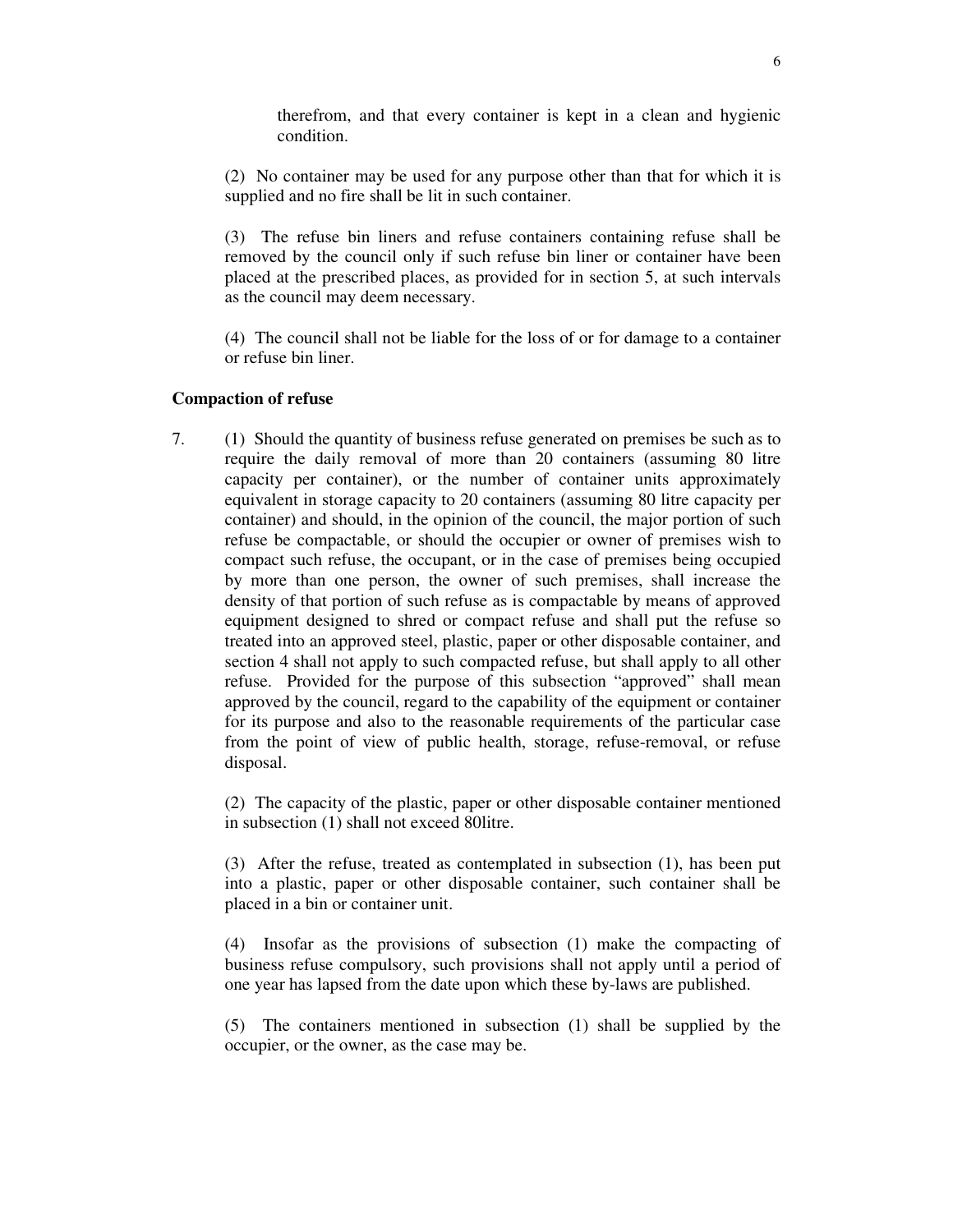(6) If a steel container is used in terms of subsection (1) such container shall after every collection thereof and after it has been emptied by the council be returned to the premises.

(7) The council shall remove and empty the containers mentioned in subsection (1) at such intervals as the council may deem necessary in the circumstances.

(8) the provisions of this section shall not prevent any occupier or owner, who has obtained the council's prior written consent, from selling or otherwise disposing of any swill, corrugated cardboard, paper, glass or other material being an element of business refuse, for recycling in a manufacturing process or, in the case of swill, for consumption.

### **PART III**

### **GARDEN REFUSE**

### **Garden refuse**

8. (1) The occupier, or, in the case of premises occupied by more than one occupant, the owner of the premises occupied by more than one occupant, the owner of the premises on which garden refuse is generated shall insure that such refuse be disposed of within a reasonable time after the generation thereof; Provided that garden refuse may be retained on the premises for the making of compost if it will not cause a nuisance.

(2) Notwithstanding the provision of section 2(2), any person may remove and dispose of garden refuse. Should the council provide such a service it shall be done at the prescribed tariff; Provided that the council may do so with its refuse removal equipment.

(3) Garden refuse shall, once it has been removed from the premises on which it was generated, be deposited on a site designated by council as a disposal site for such garden refuse.

### **The council's special services**

9. Subject to the provisions of section  $2(1)$  of council shall remove garden refuse from premises if such garden refuse on the day of removal, is placed inside the boundary next to the sidewalk of the premises or such other place as determined by the council.

# **PART IV**

### **BUILDERS REFUSE**

#### **Responsibility for builders refuse**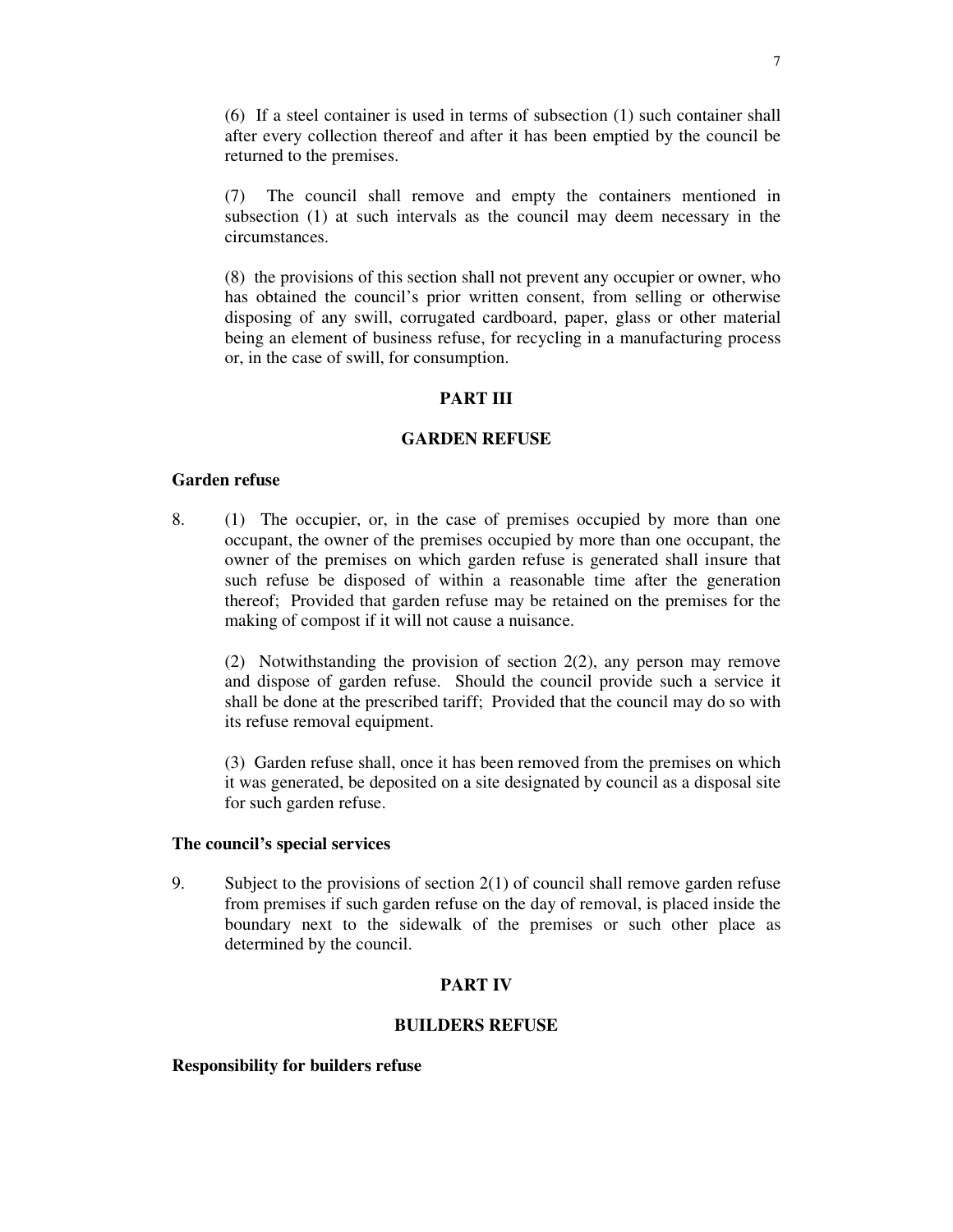- 10. (1) The owner of the premises on which builders refuse is generated and the person engaged in the activity which causes such refuse to be generated shall ensure that:
	- (a) such refuse be disposed of in terms of section 13 within a reasonable time after the generation thereof;
	- (b) until such time as builders refuse is disposed of in terms of section 13 and subject to the provisions of section 11, such refuse together with the container used for the storing or removal thereof, shall be kept on the premises on which it was generated.
	- (2) Any person may operate a builder refuse removal service. Should the council provide such a service it shall be done at the prescribed tariff; Provided that the council may do so with its refuse removal equipment.

## **Containers**

11. (1) If the containers and other receptacles used for the removal of builders refuse from premises that cannot be kept on the premises, such containers or other receptacles may with the written consent of the council be placed in the roadway for the period of such consent.

(2) Consent given in terms of subsection (1) shall be subject to such conditions as the council may deem necessary; Provided that in giving or withholding its consent or in laying down conditions the council shall have regard to public safety and convenience.

(3) The written consent of the council referred to in subsection (1) shall only be given on payment of the tariff for the period of such consent.

12. Every container or other receptacle used for the removal of builders refuse:

(1) Shall have clearly marked on it the name and address or telephone number of the person in control of such container or other receptacle;

(2) Shall be covered at all times other than when actually receiving or being emptied of such refuse that no displacement of its contents or dust nuisance can occur.

13. (1) Subject to the provisions of subsection (2), all builders refuse shall be deposited at the council's disposal sites subsequent to the payment of the prescribed tariff.

(2) For the purpose of reclamation of land, builders refuse may, with the written consent of the council, be deposited at a place other than the council's refuse disposal sites.

(3) Any consent given in terms of subsection (2) shall be, subject to such conditions as the council may deem necessary; Provided that in giving or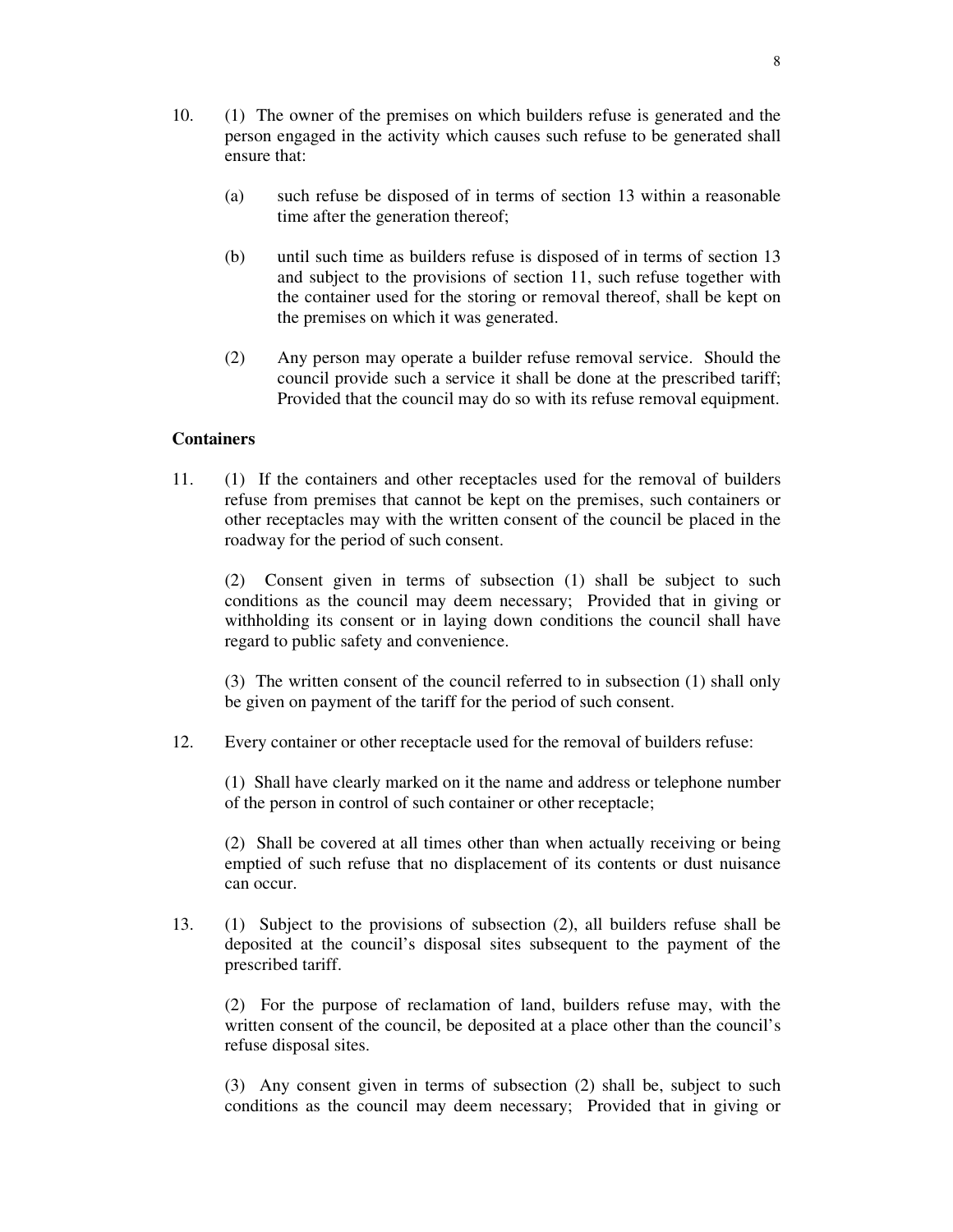refusing its consent or in laying down conditions the council shall regard to the following:

- (a) Public safety;
- (b) The environment of the proposed disposal site;
- (c) The suitability of the area including the drainage thereof;
- (d) The expected manner and times of depositing of refuse at the site;
- (e) The levelling of the site;
- (f) The control of dust;
- (g) Other relevant factors.

### **PART V**

## **BULKY REFUSE**

#### **Bulky refuse**

- 14. (1) The occupier, or in the case of premises occupied by more than one person, the owner of premises on which bulky refuse is generated, shall ensure that such refuse be disposed of in terms of this chapter within a reasonable time after the generation thereof.
	- (2) Any person may remove and dispose of bulky refuse.

(3) Bulky refuse shall, once it has been removed from the premises on which it was generated, be disposed on a site designated by council as a disposal site for such refuse.

### **Council special services**

15. At the request of the owner or any occupier of any premises the council shall remove bulky refuse from premises at the prescribed tariff; Provided that the council is able to do so with its refuse removal equipment.

### **PART VI**

## **DANGEROUS REFUSE**

#### **Notification of generation of objectionable or dangerous refuse**

16. (1) The owner or occupier of premises on which objectionable or dangerous refuse is generated, shall inform the council of the composition thereof, the quantity generated, how it is stored and how and when it will be removed.

(2) If so required by the council, the notification referred to in subsection (1) shall be substantiated by an analysis certified by a duly qualified industrial chemist or a person nominated by council.

(3) Subject to any other applicable provisions in any Act, the council or any person authorised by the council may enter premises at any reasonable time to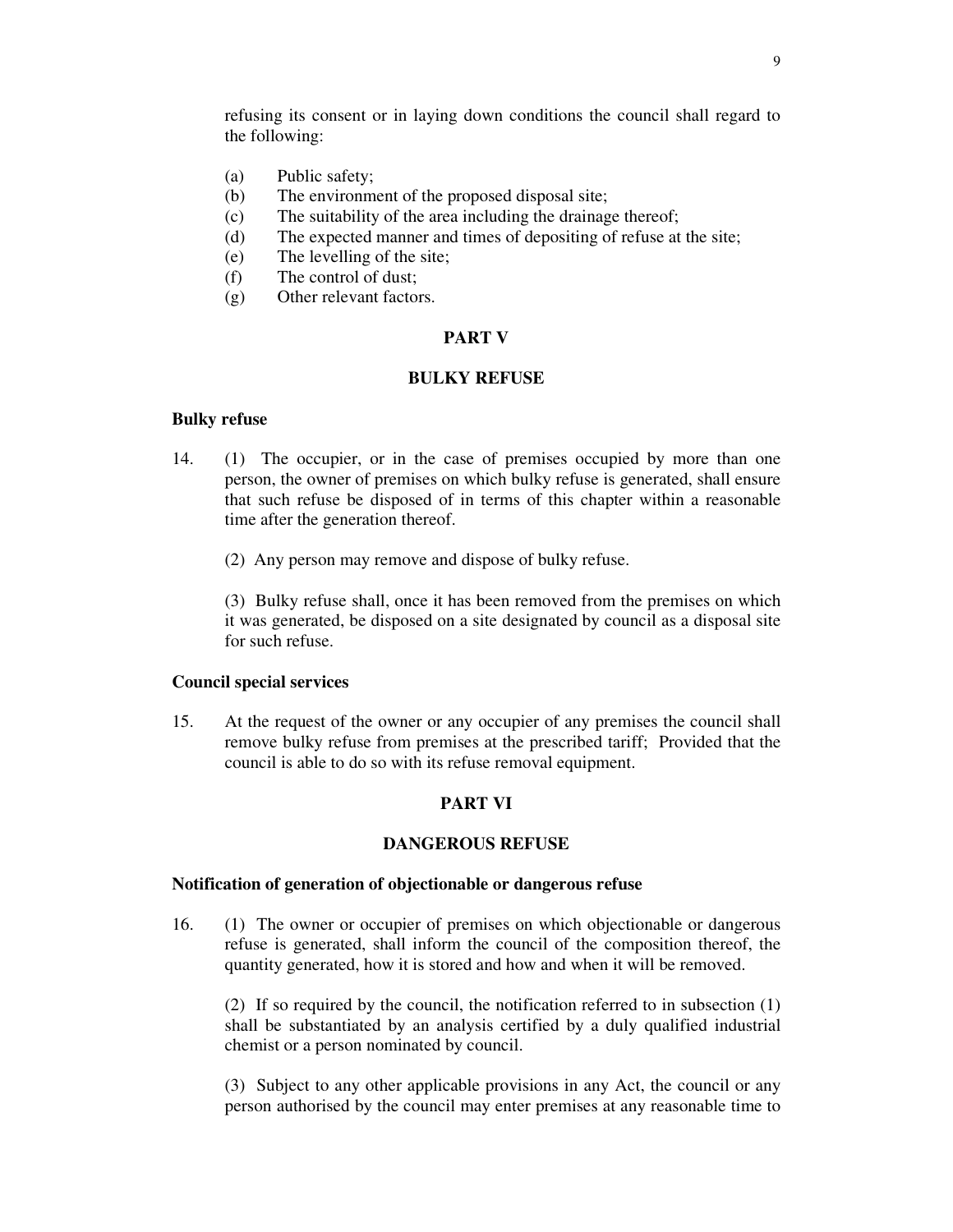ascertain whether objectionable or dangerous refuse is generated on such premises and may take samples and test any refuse found on the premises to ascertain its composition.

(4) The owner or occupier of premises on which objectionable or dangerous refuse is generated, shall notify the Council of any changes in the composition and quantity of the objectionable or dangerous refuse occurring thereafter.

### **Storing of objectionable or dangerous refuse**

17. (1) The occupant or owner referred to in section 16(1) shall ensure that the objectionable or dangerous refuse generated on the premises shall be kept and stored thereon in terms of section 17(2) until it is removed from the premises in terms of section 18.

(2) Objectionable or dangerous refuse stored on premises shall be stored in such manner that it does not cause any nuisance or pollute the environment.

#### **Removal of objectionable or dangerous refuse**

18. (1) No person shall remove or dispose of objectionable or dangerous refuse from the premises on which it was generated without, or otherwise than in terms of the written consent of the Council.

(2) The council may give its consent in terms of subsection (1) subject to such conditions as the Council may deem fit; Provided that in laying down conditions the Council shall have regard to-

- (a) the composition of the objectionable or dangerous refuse;
- (b) the suitability of the vehicle and container to be used;
- (c) the place where the refuse shall be deposited; and
- (d) proof to the Council of such depositing.

(3) Unless the Council is satisfied that the person applying for consent is competent and has the equipment to remove the objectionable or dangerous refuse and to comply with the conditions laid down by the Council shall not give its consent in terms of subsection (1).

(4) The owner or occupier of premises on which objectionable or dangerous refuse is generated, shall inform the Council, at such intervals as the council may determine, having regard to the information which shall be given to the Council in terms of the removal of objectionable or dangerous refuse, the identity of the remover, the date of such removal, the quantity and the composition of the objectionable or dangerous refuse to be removed.

(5) If objectionable or dangerous refuse is not stored in terms of subsection 17(2) on the premises on which it is generated, the council may order the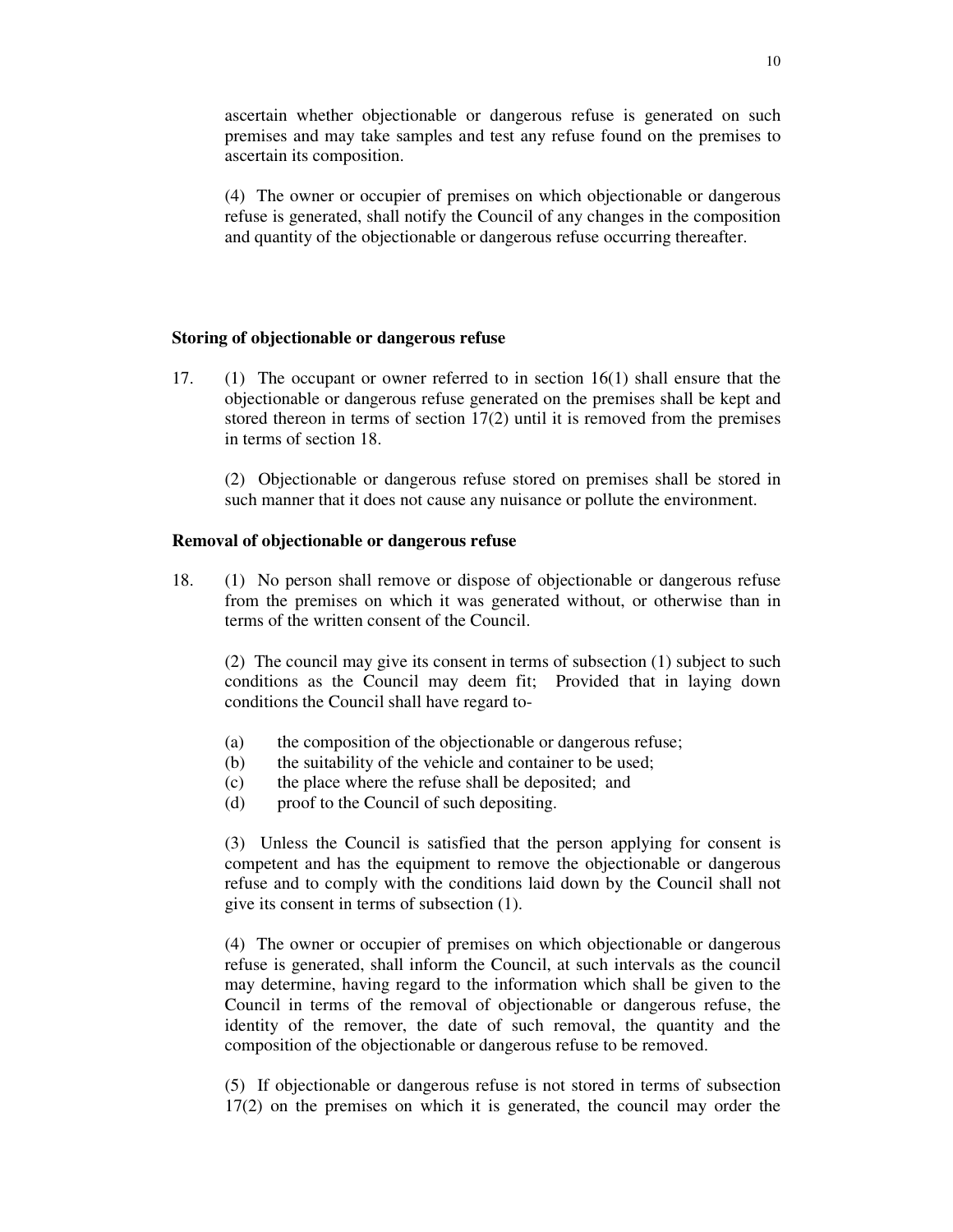owner or occupier of the premises to remove such refuse within a reasonable time and if thereafter the refuse is not removed within such time, the council may oblige the owner or occupier to use the Council or a contractor's service appointed by the council at the tariff determined.

(6) When the service of a contractor is used as determined in subsection 18(5), the contractor's fee payable will be debited on the consumers account at the Council with the amount of the services rendered.

(7) In case of a contravention of this section, section 22(3) shall exact be applicable.

### **PART VII**

## **DISPOSAL SITES**

### **Procedure at disposal sites**

- 19. (1) Any person who, for the purpose of disposing of refuse, enters a refuse disposal site controlled by the Council, shall-
	- (a) enter the disposal site at the authorised access only;
	- (b) in the manner required by the council present the refuse for weighing, if the Council so requires;
	- (c) provide the Council with all particulars required with regard to the composition of the refuse;
	- (d) adhere to all instructions given to him by the Council with regard to access to the actual disposal point, the place where and the manner in which the refuse shall be deposited; and
	- (e) pay the prescribed tariff in respect of the refuse deposited in the manner as determined by the Council.

(2) No person shall enter a disposal site controlled by the Council for any purpose other than the depositing of refuse in terms of these by-laws and then only at such time as the Council determine.

(3) Refuse generated outside the area of jurisdiction of the Council, may only be dumped on the Council's disposal sites, with the prior approval of the Council and the payment of the prescribed tariff.

### **Ownership of refuse**

20. All refuse and refuse bin liners removed by the Council and all refuse on disposal sites controlled by the Council shall be the property of the Council and no person who is not authorised by the Council to do so, shall remove or interfere therewith.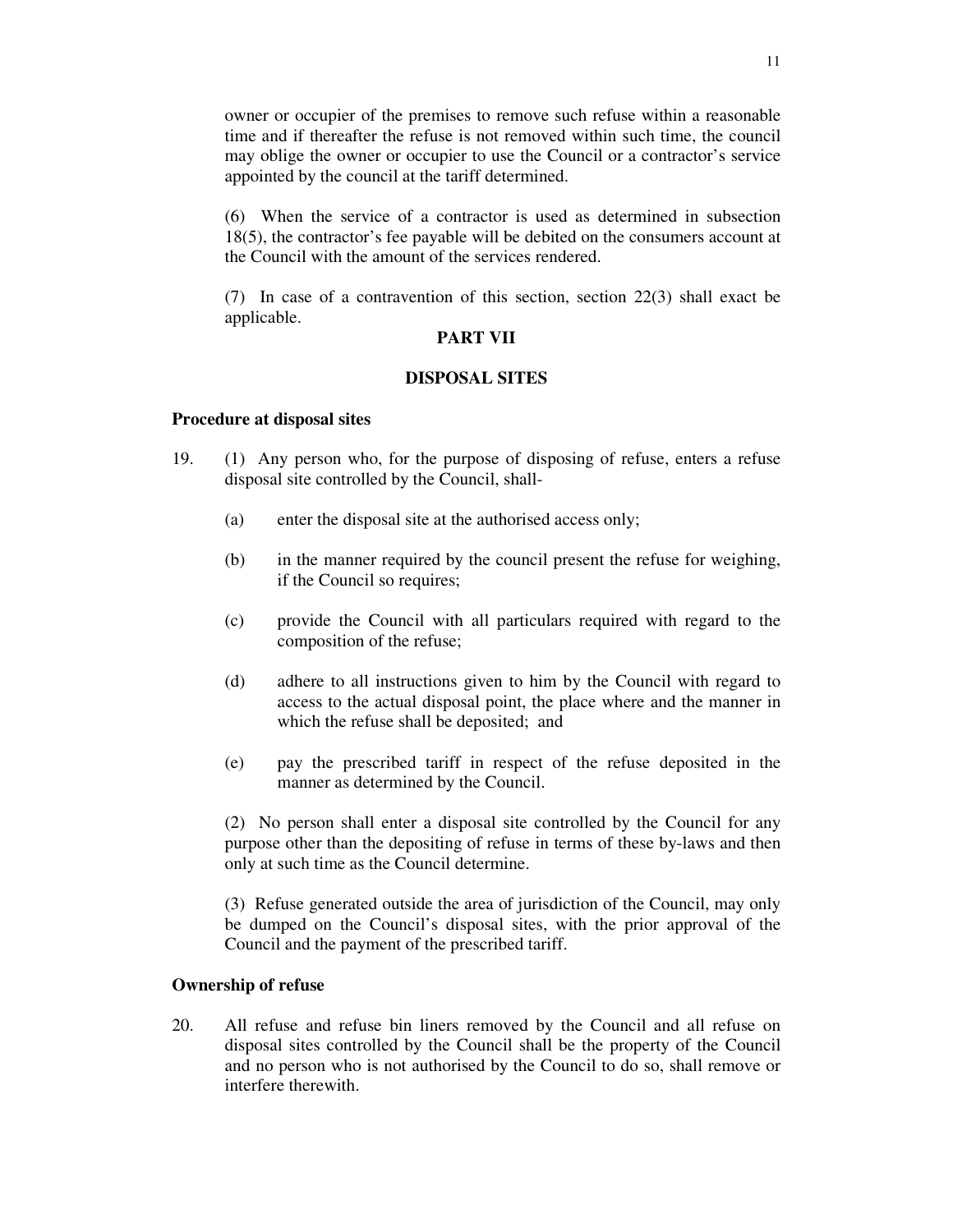## **PART VIII**

## **LITTERING, DUMPING AND ANCILLARY MATTERS**

## **Littering**

- 21. (1) No person shall-
	- (a) throw, drop, deposit or spill any refuse into or onto any public place, vacant stand, vacant premises, stream or watercourse;
	- (b) sweep any refuse into a gutter on a public place;
	- (c) allow any person under his control to do any of the acts referred to in paragraphs (a) and (b).

(2) For the purpose of this section, it shall be deemed that a person has permitted persons under his control, to perform one of the actions in subsection (1), unless the contrary is proved.

(3) Any person who contravenes the provision of this section (21), commits an offence and shall be liable for all costs involving the cleaning of the area involved.

# **Dumping**

22. (1) Subject to any provisions to the contrary in these by-laws, no person shall abandon anything or allow any person under his control to be abandoned at a place to which it has been brought with the intention of abandoning it there.

(2) Once it has been proved that such person left something or caused something to be left at a place of which he is not the owner or occupier, he shall be deemed to have contravened the provisions of subsection (1) unless the contrary is proved.

(3) Any person who contravenes the provisions of subsection (1) commits an offence and shall be liable, on conviction, to a fine not exceeding R2 000.00

(4) Dumping of refuse on the Council's disposal sites is subject to the conditions of the Environmental Conservation Act (Act No. 730-1989) and relevant regulations.

(5) Nobody may remove any refuse from any premises and deposit it in a refuse container which is intended for street refuse only.

# **Abandoned Things**

23. Anything, other than a vehicle abandoned in terms of section 131 of the Road Traffic Ordinance, 1966, as amended, as regard to such factors as the place where it was found, the period it has been left at such place and the nature and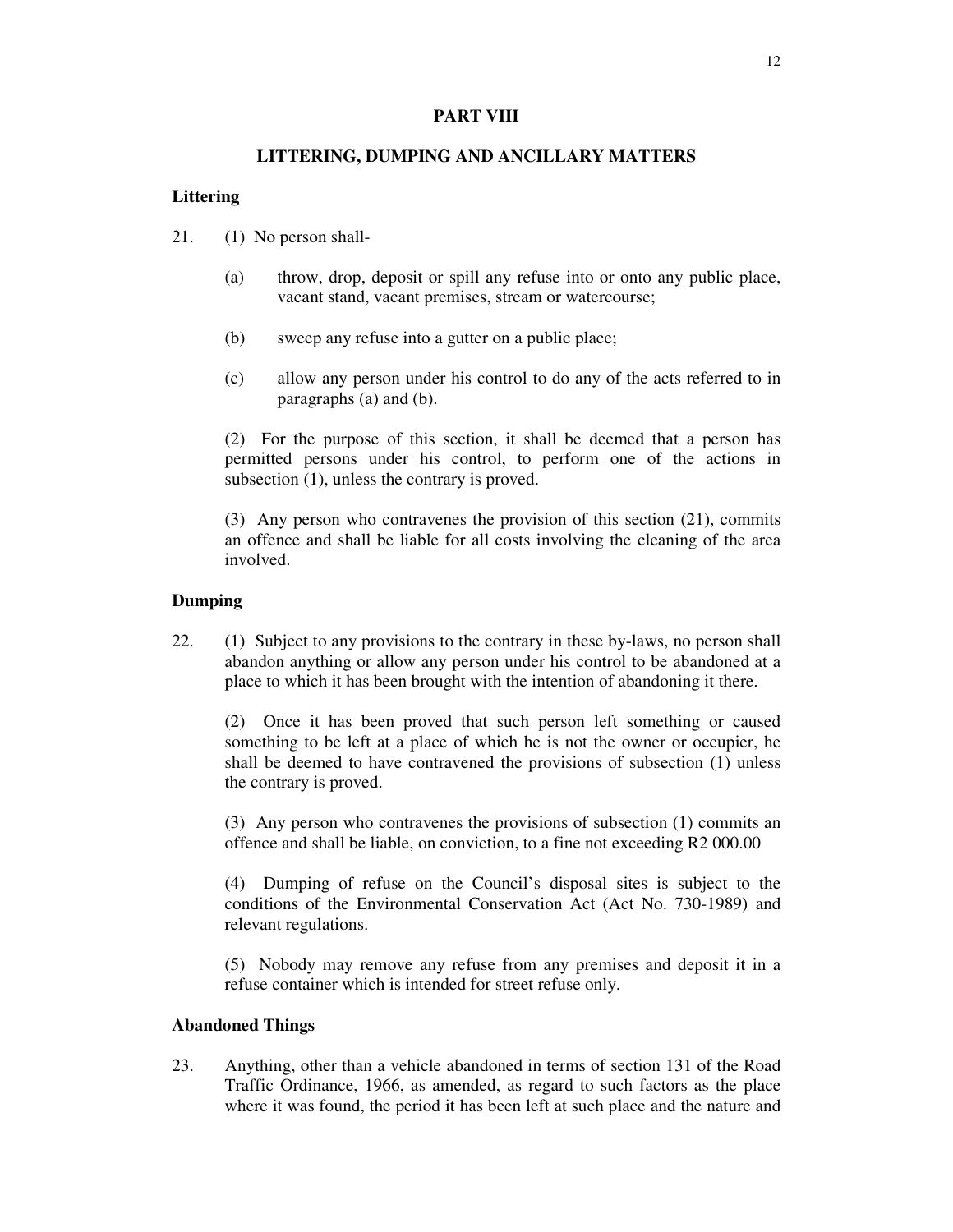# **Liability of Responsible Person**

- 24. (1) Where anything has been removed and disposed of by the Council in terms of section 23, the responsible person shall be liable to the Council for the payment of the tariff in respect of such removal and disposal.
	- (2) For the purposes of subsection (1) the responsible person shall be-
	- (a) the owner of the abandoned goods and shall include any person who is entitled to be in possession thereof by virtue of a hire purchase agreement or an agreement of lease at the time when it was removed, unless the contrary is proved;
	- (b) any person by whom the abandoned goods was left in the place from which it was removed; or
	- (c) any person who knowingly permitted that the abandoned goods be left in the place from which it was removed.

# **PART VIIII**

# **GENERAL PROVISIONS**

# **Access to Premises**

25. (1) Where the Council provides a refuse removal service, the owner or occupier of premises shall grant the Council access to the premises and shall ensure that nothing obstructs, frustrates or hinders the Council in the rendering of such service.

(2) Where, in the opinion of the Council, the rendering of a refuse collection service to premises may cause damage to any property or injury to any person, the Council may, as a condition of rendering such service, require the owner or occupier of such premises to indemnify the Council in writing in respect of any such damage or injury or any claims which may arise in respect thereof.

# **Frequency of removal and nature of refuse**

26. Notwithstanding any provision to the contrary, the Council shall determine the frequency of the removal and the nature of any refuse.

# **Accumulation of refuse**

27. Where any refuse accumulates on any premises so that it must be removed, the council may remove such refuse and the owner or occupier of such premises shall be liable to the council for the payment of the tariff for such removal and disposal.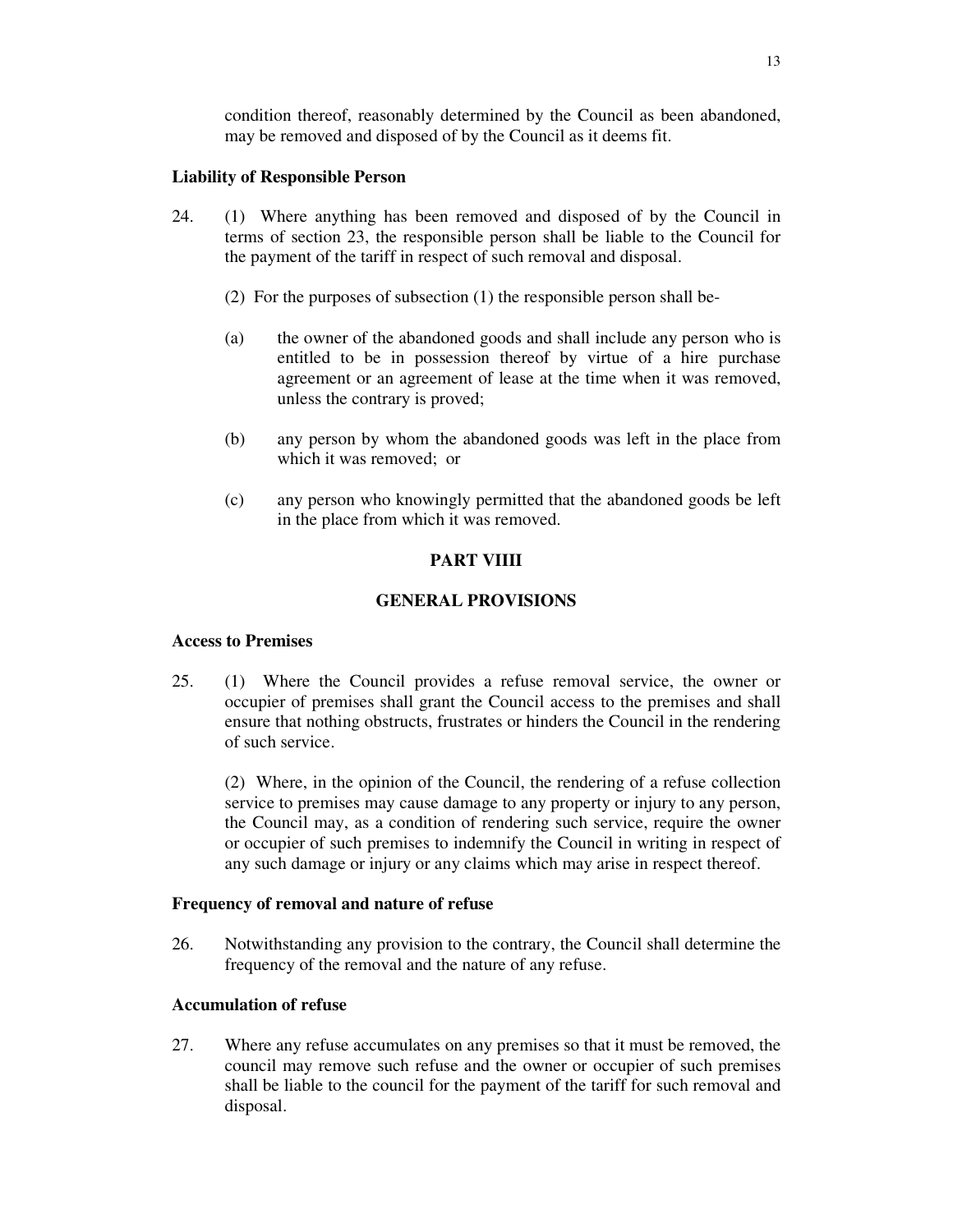## **Application for the rendering or termination of a service**

28. (1) An application for the rendering or termination of a service rendered in terms of these by-laws, shall be made in writing or in any other manner as determined by the council, by the owner or occupier or their authorised agent.

(2) Notwithstanding the provisions of subsection (1) a service for the removal of domestic or business refuse shall not be discontinued unless the Council has received a written notification from the owner or occupier of premises that no such refuse is generated on the premises or unless it is obvious to the Council that no such refuse is generated on the premises.

# **Disposal of dead animals**

29. (1) The owner of any animal which dies within the jurisdiction of the municipality shall, within 24 hours of the death thereof, cause the carcass to be disposed of in such a manner as to prevent any nuisance or danger to health or annoyance to the occupants of any premises in the neighbourhood.

(2) The Council may at the request of the owner of such dead animal carry out the disposal of the carcass at the tariff prescribed in the Tariff of Charges under the Schedule, and the person liable for causing such carcass to be disposed of as above provided shall on demand pay the prescribed tariff to the Council.

# **Charges**

30. (1) Save where otherwise provided for in these by-laws, the person to whom a service mentioned in these by-laws has been rendered by the Council, shall be liable to the Council for the payment of the tariff in respect of such service, as set out in the Schedule.

(2) The monthly tariff shall be payable until receipt by the Council of the notice mentioned in section 28 or until the Council is satisfied that the generation of domestic or business refuse on the premises has ceased.

(3) For the purpose of calculating the monthly tariff payable in terms of these by-laws, "month" means a calendar month; Provided that a portion of a month shall be regarded as a full month.

(4) The Council may at any time levy the tariff in respect of a service rendered to any premises in terms of these by-laws, although the Council has not received an application to render such service from the owner or occupier of such premises.

(5) Any person who fails to pay the tariff levied in respect of services rendered by the Council, commits an offence.

(6) The Council may determine tariffs from time-to-time.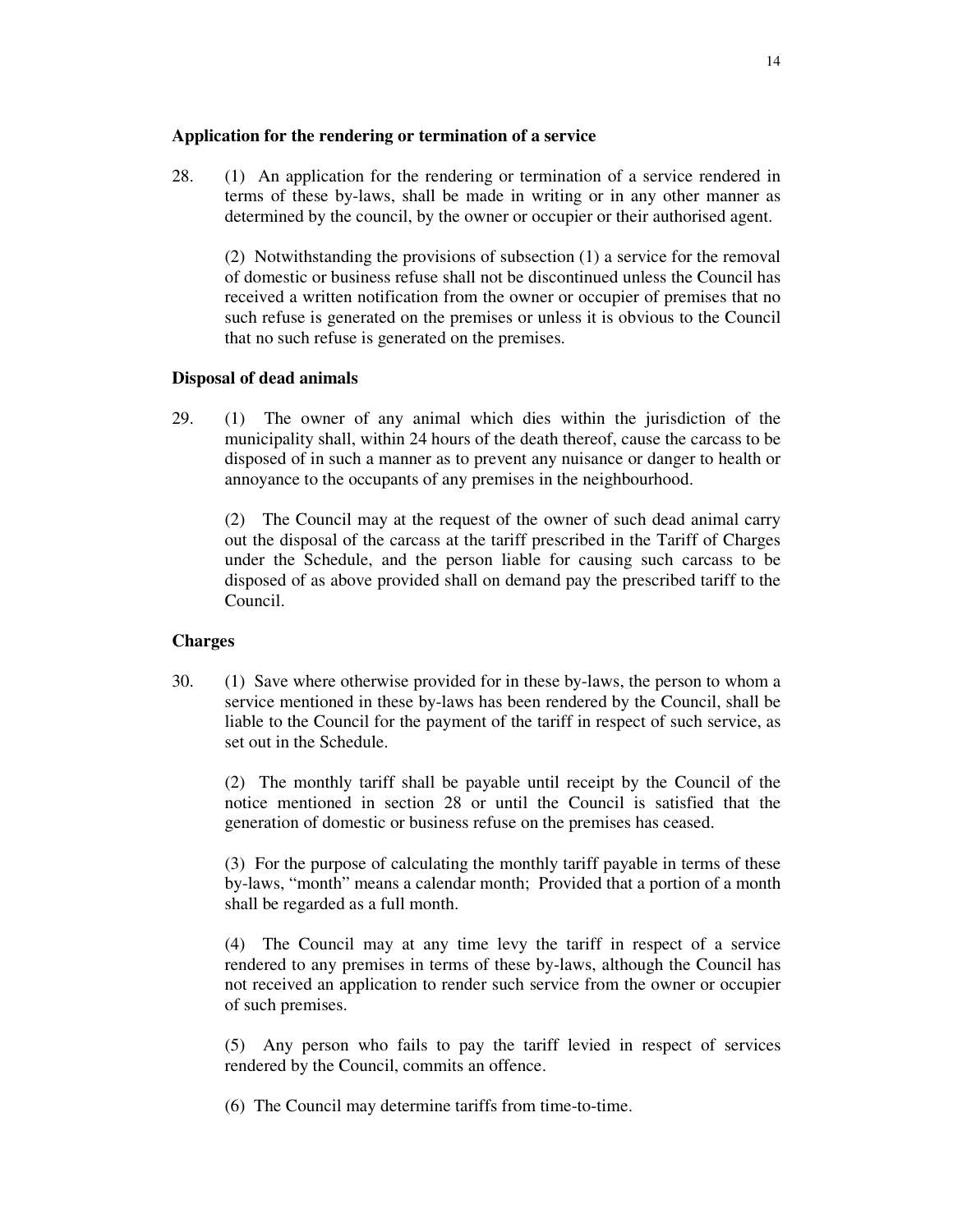## **Offences and Penalties**

31. (1) Subject to the provisions of section 22(3), any person who contravenes or fails to comply with any provisions of these by-laws commits an offence and shall be liable, on conviction, to a fine not exceeding R2 000.00 or to imprisonment for a period not exceeding 6 months or to such fine and imprisonment.

(2) In the event of a continuing offence, any person who contravenes or fails to comply with any provision of these by-laws, shall be deemed to commit a separate offence for every 24 hours or part of such period during which the offence continues, and shall be liable on conviction as set out in subsection (1) in respect of each such separate offence.

## **Commencement Date**

32. This by-law takes effect on the date of publication thereof by proclamation in the Provincial Gazette.

## **Repeal of by-laws**

33. All refuse by-laws previously published for the areas in the jurisdiction of Msukaligwa are repealed entirely.

### **SCHEDULE**

# **TARIFF FOR CHARGES FOR COLLECTION AND REMOVAL OF REFUSE AND SANITARY SERVICES**

- 1. Refuse
	- (1) Domestic Refuse
	- (a) In the event of domestic consumers, the occupant and/or occupants of a residence shall provide refuse bins themselves, which bins may also be obtained from the council at a value as determined by the Council, sealed down to the next R5.00. Such cost shall be debited against the consumer account of the applicant and shall be entitled to redeem the said amount in not more than one payment.
		- (i) In the event of a daily removal service as contemplated in item  $1(1)(b)(iii)$ , refuse bins shall be supplied by the council free of charge.
	- (b) In addition to the charges referred to in  $(1)(a)$ :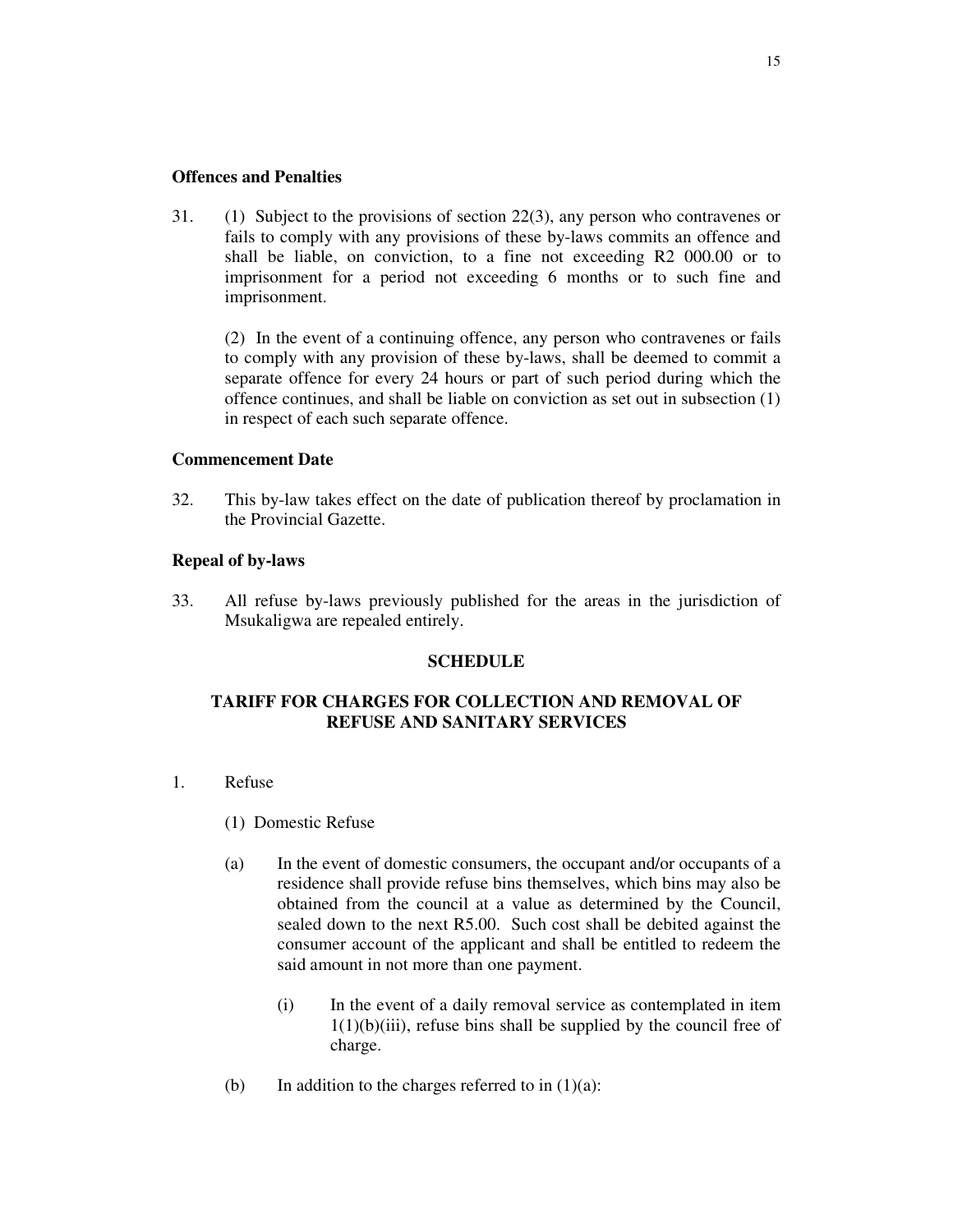- (i) For the removal, once per week, per refuse bin liner or per refuse bin per month or part thereof: R16.15.
- (ii) Where refuse removal is rendered at flats, each dwelling shall be charged for as a separate premise.
- (iii) For a daily removal, excluding Sundays and Public Holidays, per refuse bin liner or per refuse bin per month or part thereof: R42.00.
- (iv) Mass Container Service: For the removal of refuse in mass containers with a conserving capacity not more than 1.1m<sup>3</sup> or part thereof: R504.00 per month.
- (v) For the removal at any occasional gathering per refuse bin liner or refuse bin, per day: R3.00: Provided that a deposit of R70.00 per refuse bin shall be paid in respect of the first 10 refuse bins supplied. On termination of service the deposit shall be refunded as soon as the refuse bin is returned to the council and the account for the rendering of the service has been paid. If the refuse bin is not returned, the deposit paid in respect thereof shall be forfeited.
- 2. Bulky Refuse
	- (a) Hand loaded, per load of 4m³, or part thereof: R40.00
	- (b) Mass Container Service: For the removal of refuse in mass containers with a conserving capacity not more than  $4m<sup>3</sup>$  or part thereof: R40.00
- 3. Garden Refuse

For refuse bin liners with soft garden refuse, branches and garden rubble excluded, per removal with a conserving capacity not more than  $0.36m<sup>3</sup>$  (four standard refuse bags) on predetermined refuse removal days prescribed in subsection 5 (4): Free of charge.

- (a) For the Council's consent in terms of section 11(3), per container: R40.00.
- (b) For the Council's consent in terms of section  $19(4)$  per  $1m<sup>3</sup>$  or part thereof: R40.00.
- 4. Objectionable or Dangerous Refuse

The tariff for the removal of a full or partial container with a capacity not exceeding 210 litres and service as described in section 17(3): R320.00.

- 5. Disposal site of the council
	- (1) for the disposal of builder's or bulky refuse: Free of charge.